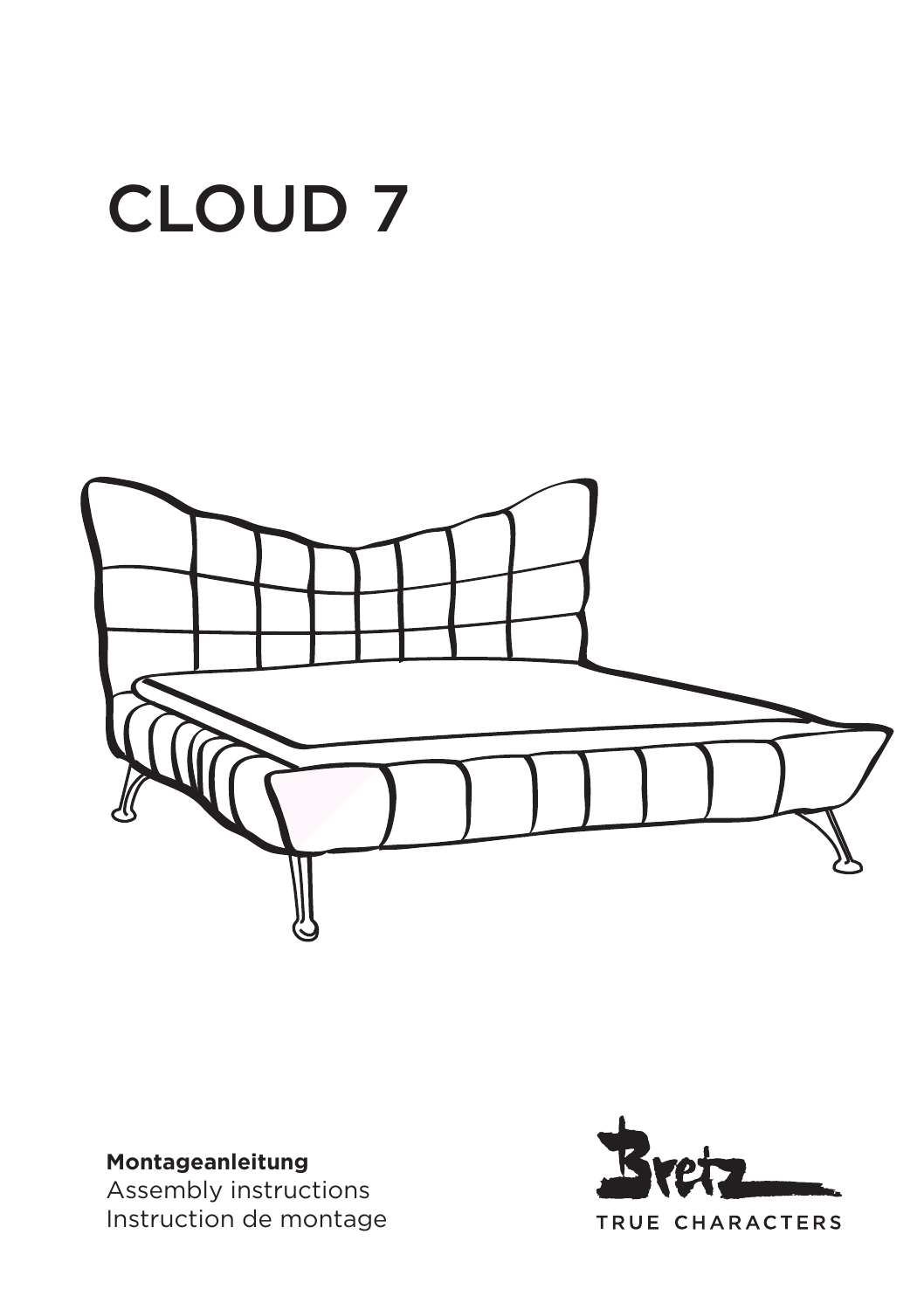### **Benötigte Schrauben und Verbindungsteile**

Required screws and jointers VIS ET PIECES D'ASSEMBLAGE NÉCESSAIRE POUR LE MONTAGE



Nicht alle im Set vorhandenen Teile werden verwendet! Set includs more devices than required! Pas toutes les pièces de montage dans le kit seront employées.



**E MIT I VERBINDEN (AUSSER BEIM BAROCKFUSS)** ATTACH E TO I (EXCEPT BAROQUE FEET) E ASSEMBLER AVEC I (EXCEPTER PIED BAROQUE)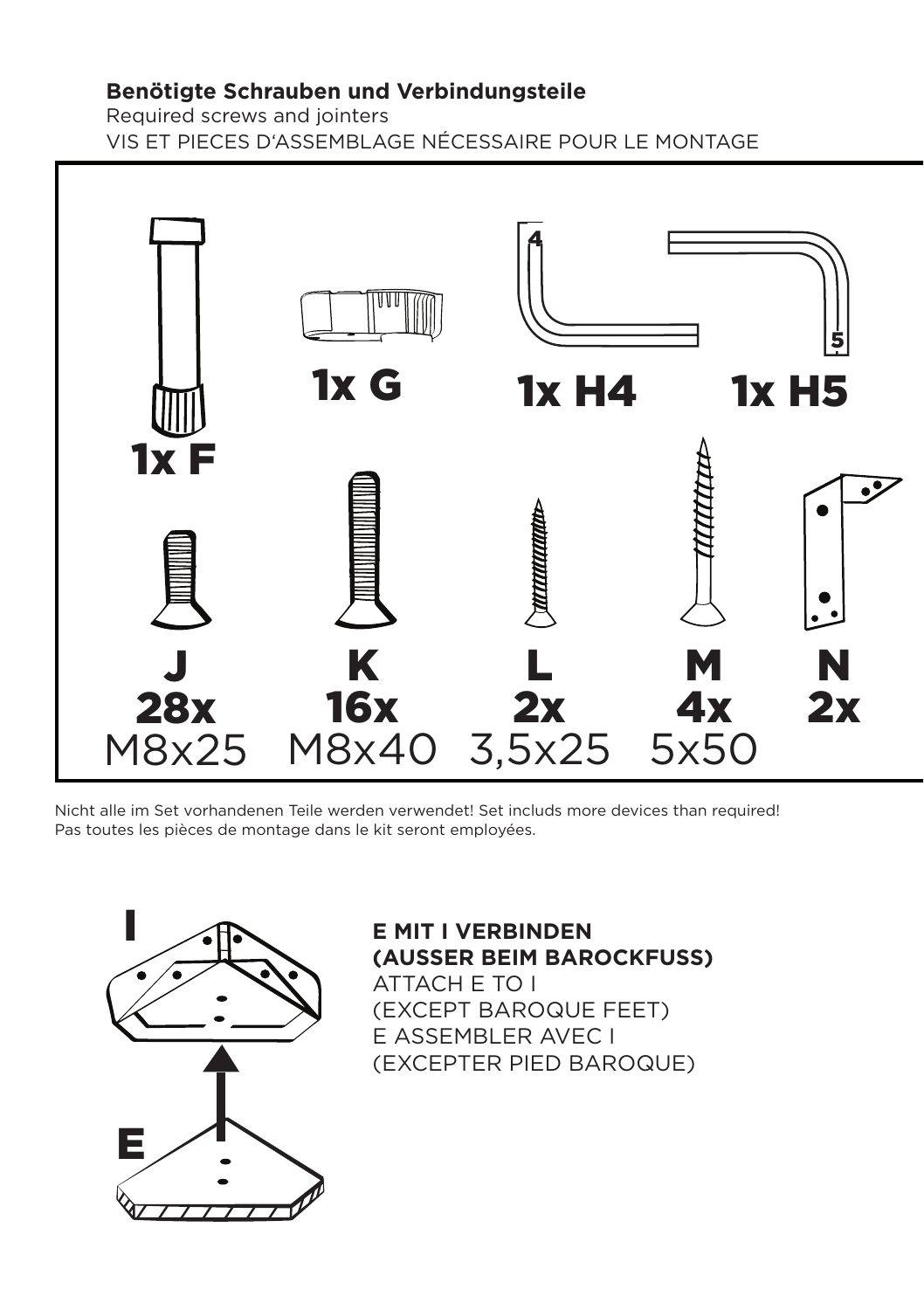**Bett elemente** 

bed Elements éléments de lit

















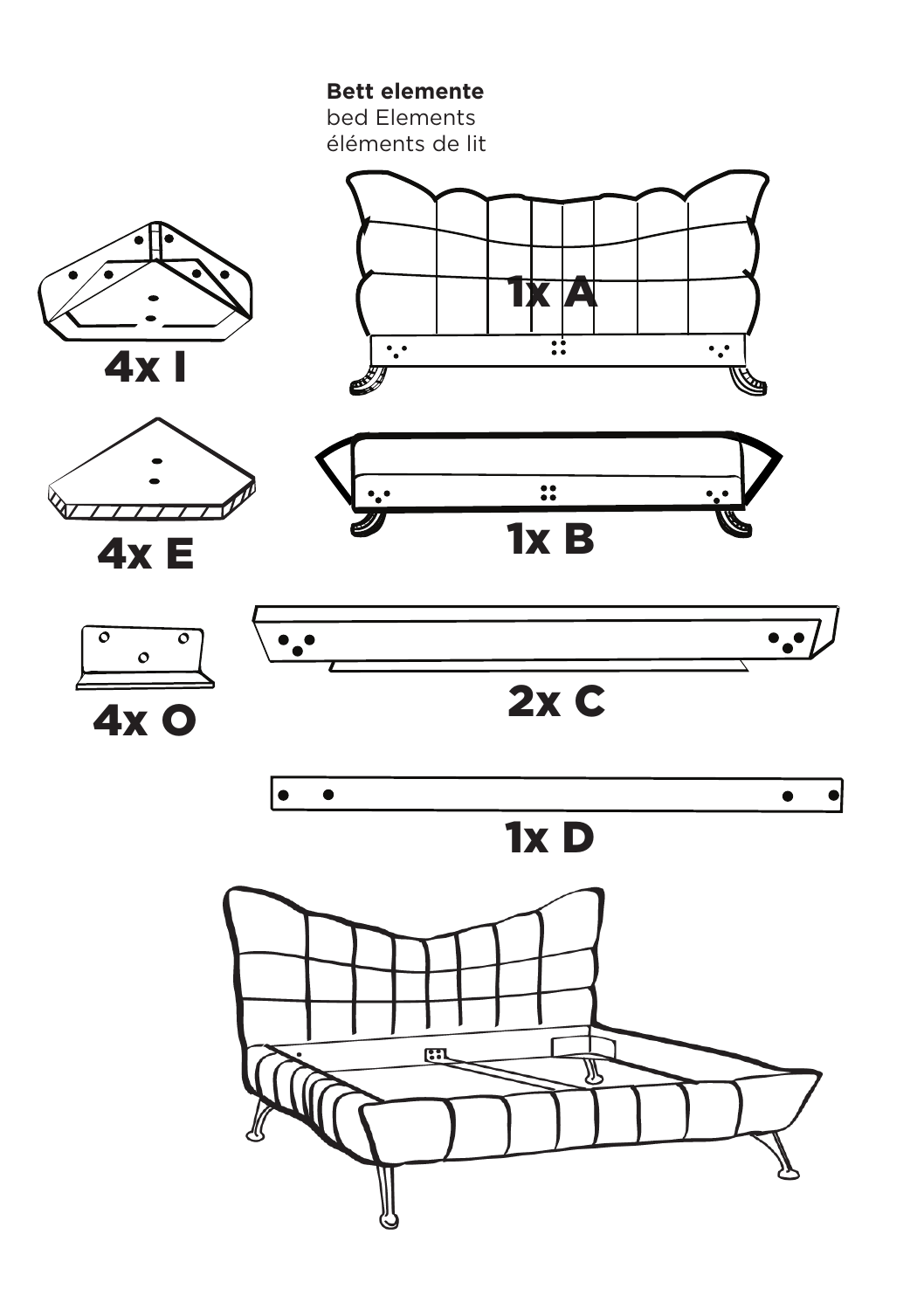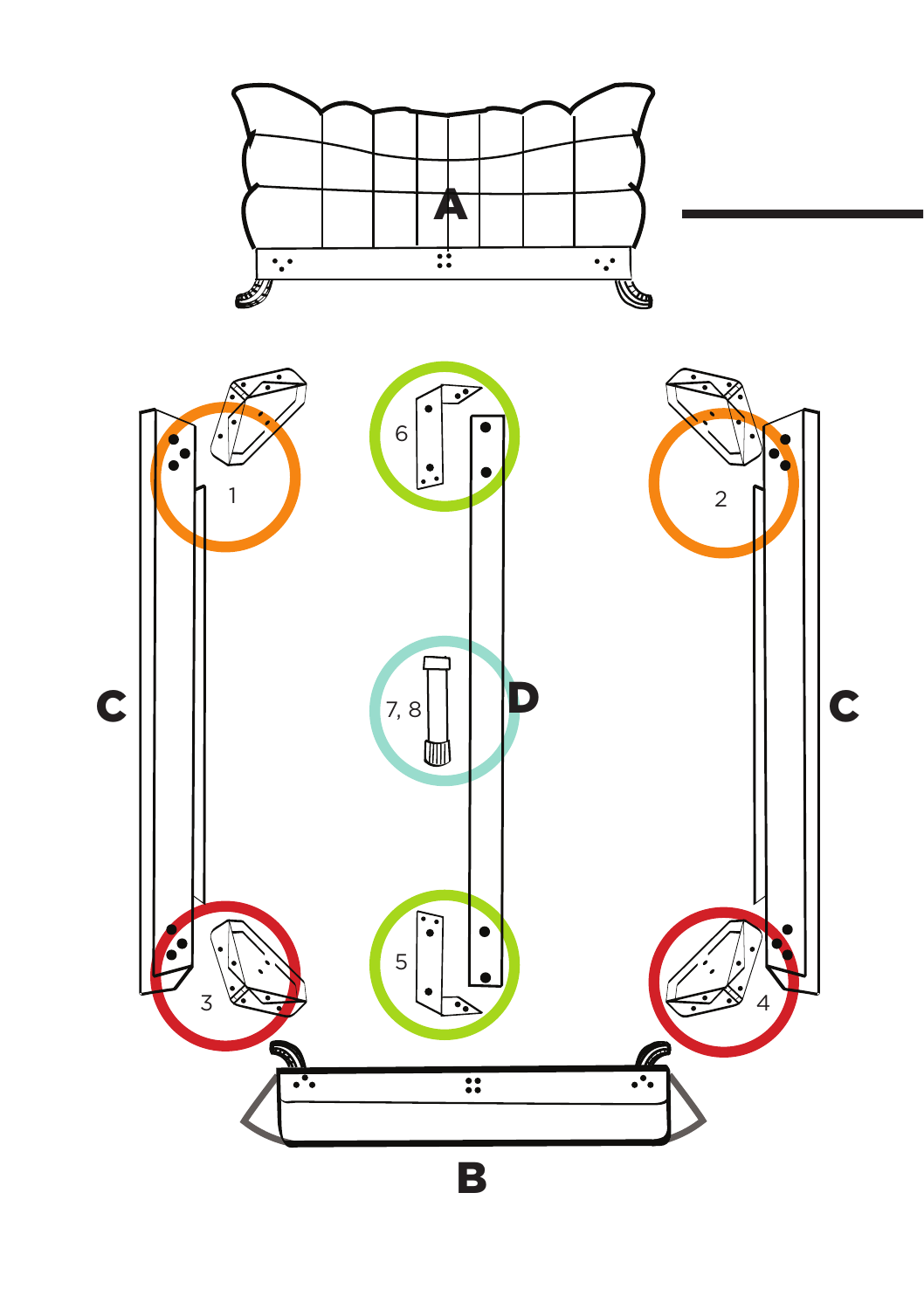**ANMERKUNG!** KOPFTEIL BITTE ZULETZT MONTIEREN!

### **REMARK!**

PLEASE MOUNT HEAD PIECE AT LAST!

**REMARQUE!** FIXER LA TÊTE DU LIT EN DERNIER!

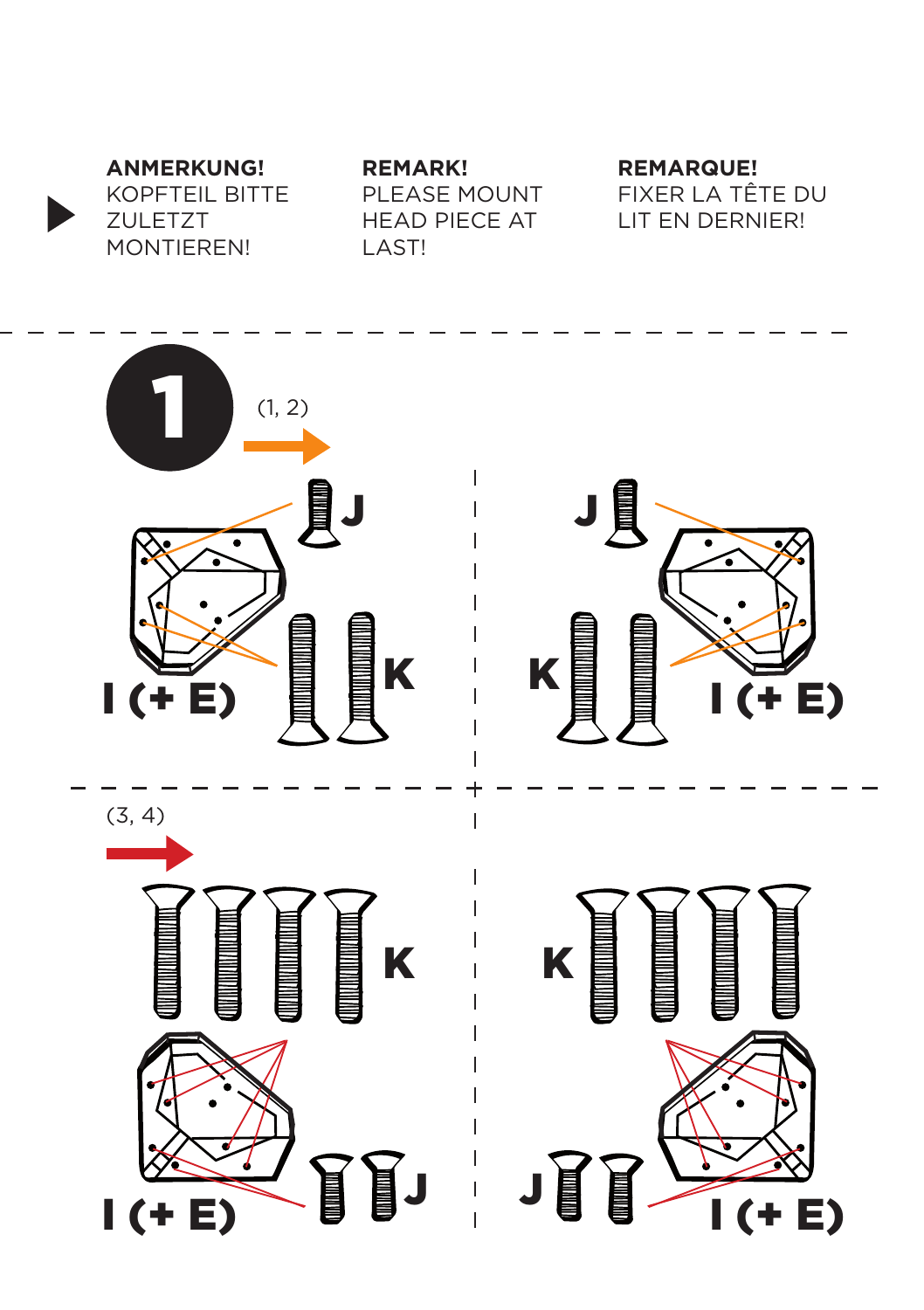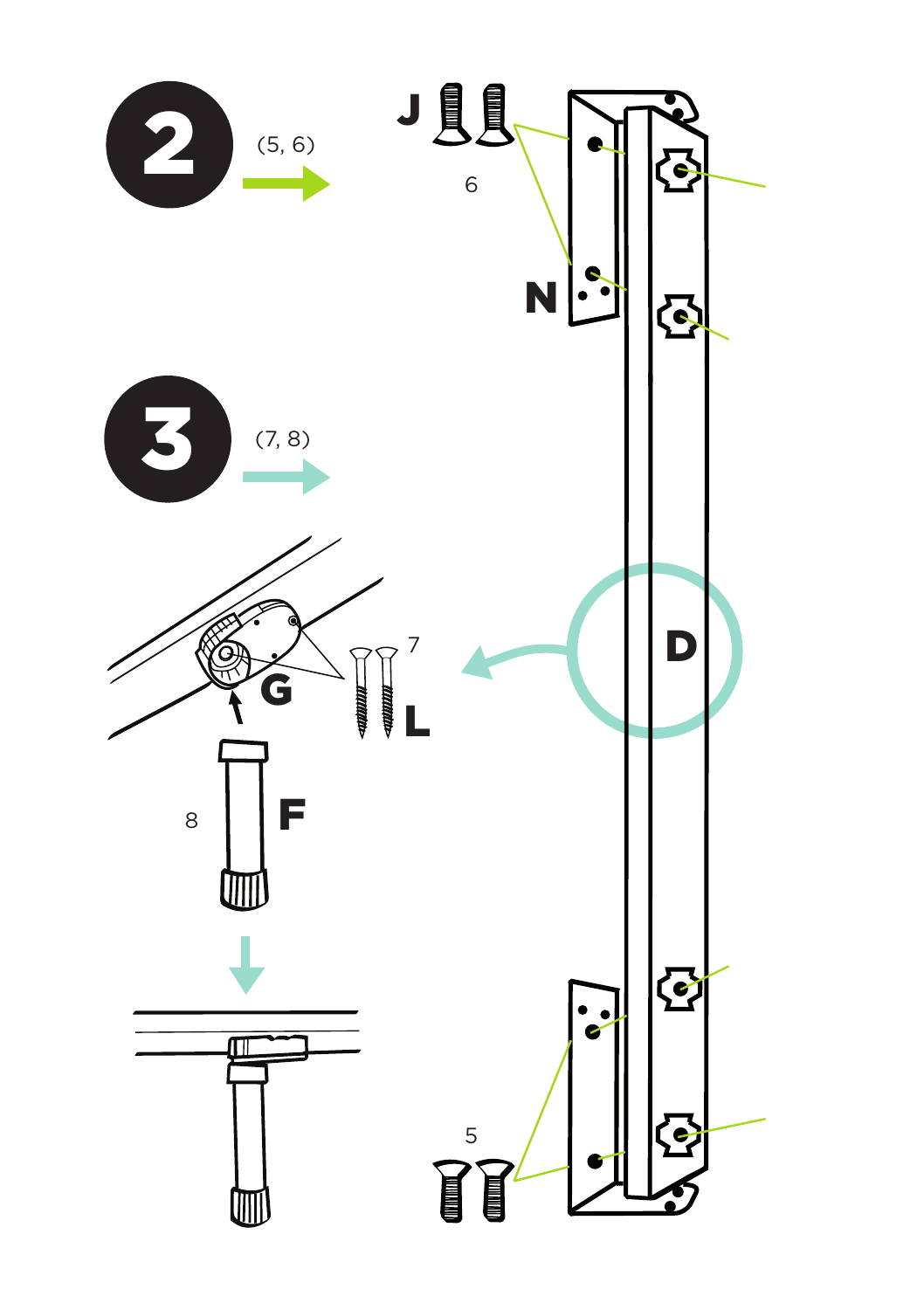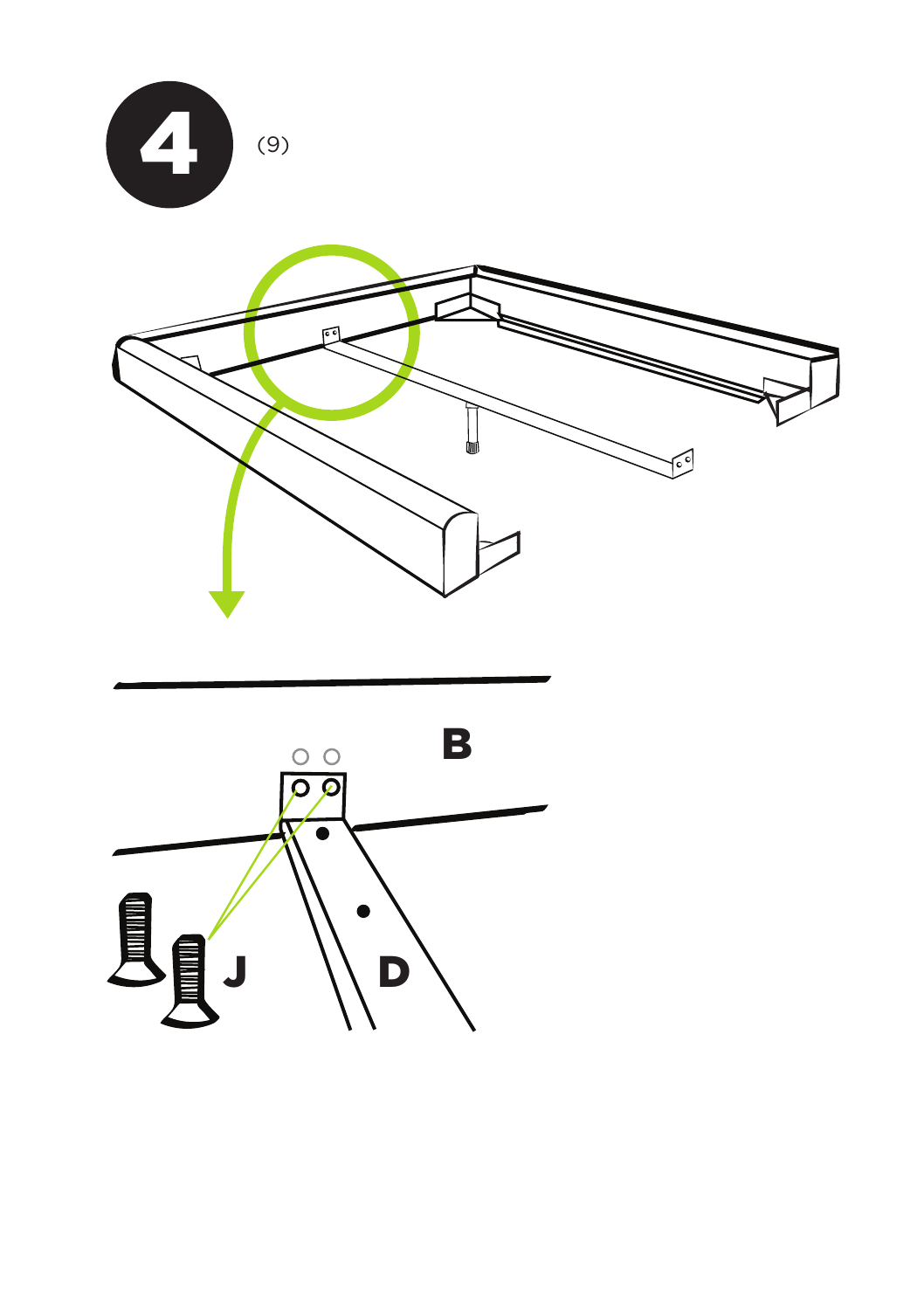## **ALTERNATIVE**

Lattenrost 5 cm höher Slattet Frame 5 cm higher rehausser le sommier à lattes de 5 cm

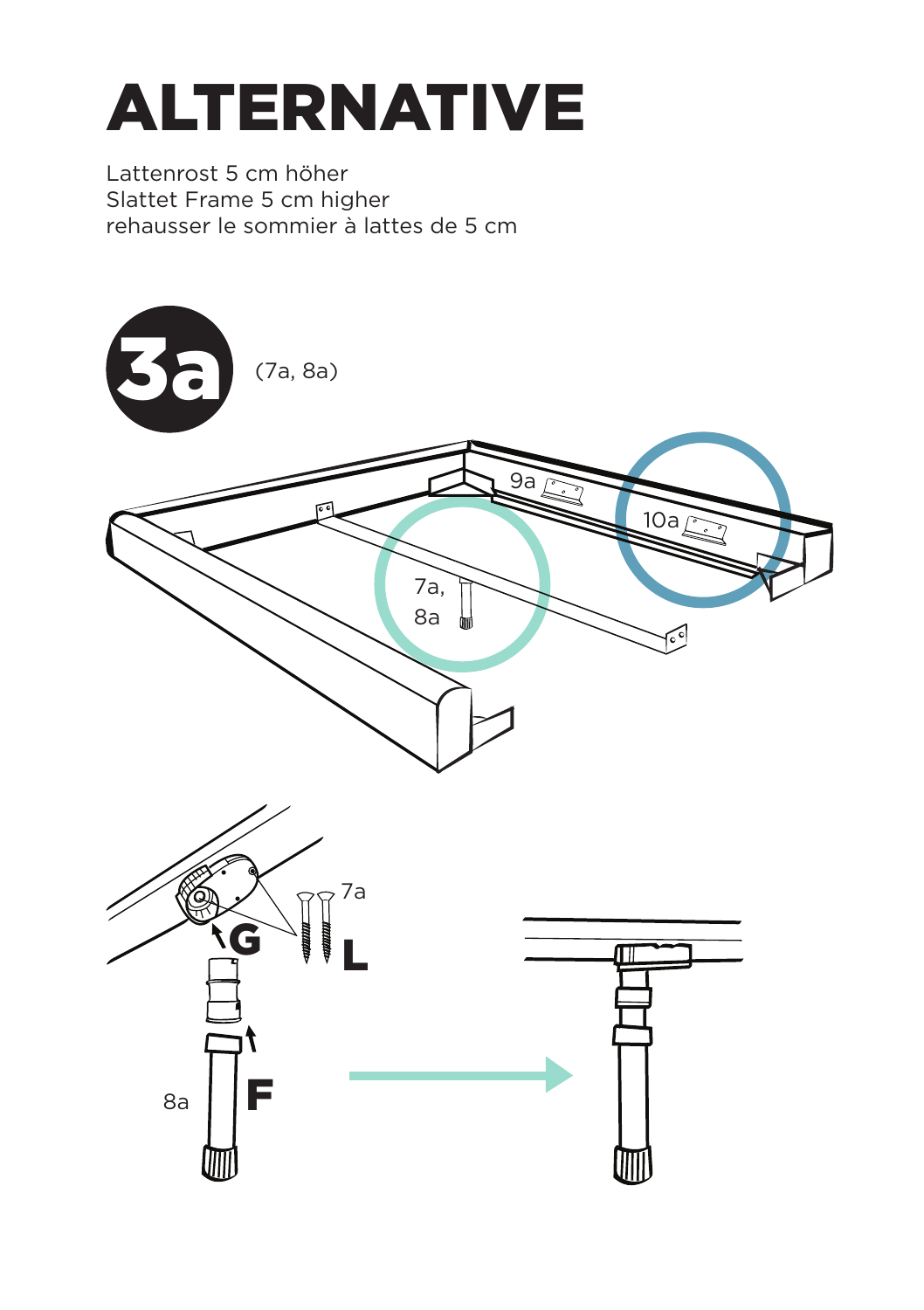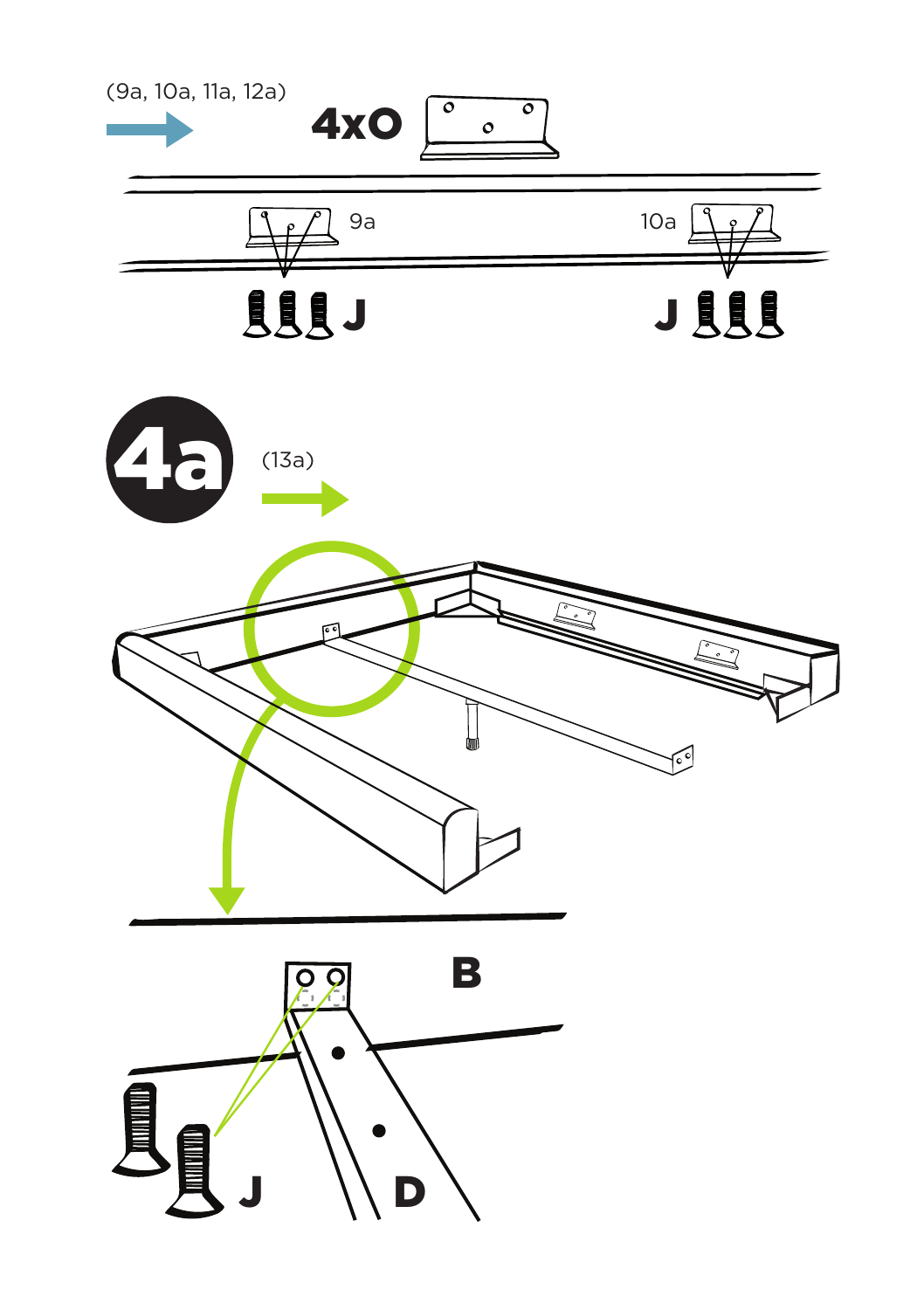

### **ANMERKUNG!**

ZUR FUSSMONTAGE BETTGESTELL BITTE UMDREHEN!

**REMARK!** PLEASE TURN BEDFRAME FOR FOOT MOUNTING!

**REMARQUE!** TOURNEZ LE LIT POUR FIXER LES PIEDS!



**PONY, TATZE, SCHRÄG PONY, PAW, OBLIQUE SABOT, PATTE, DIAGONAL**

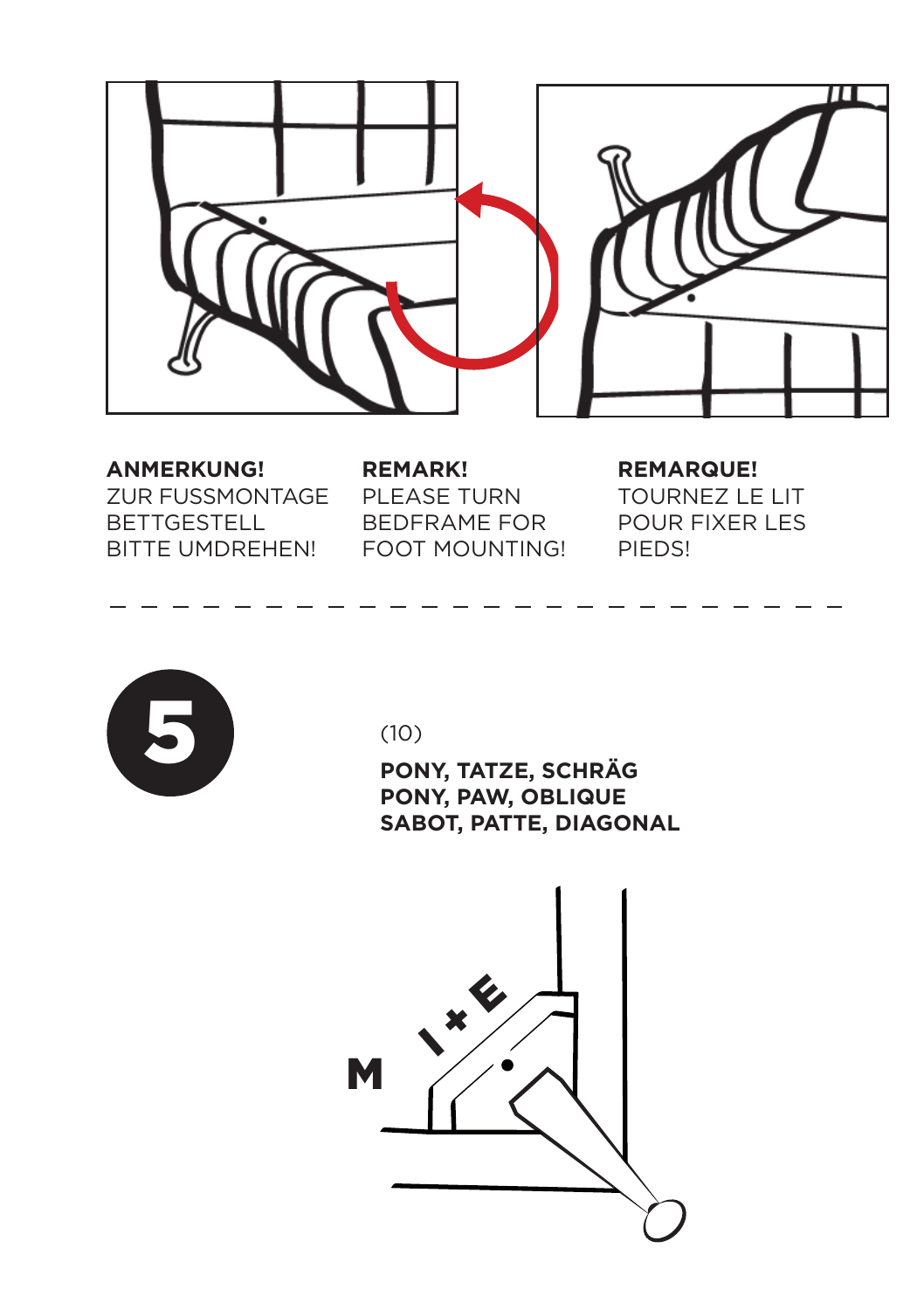